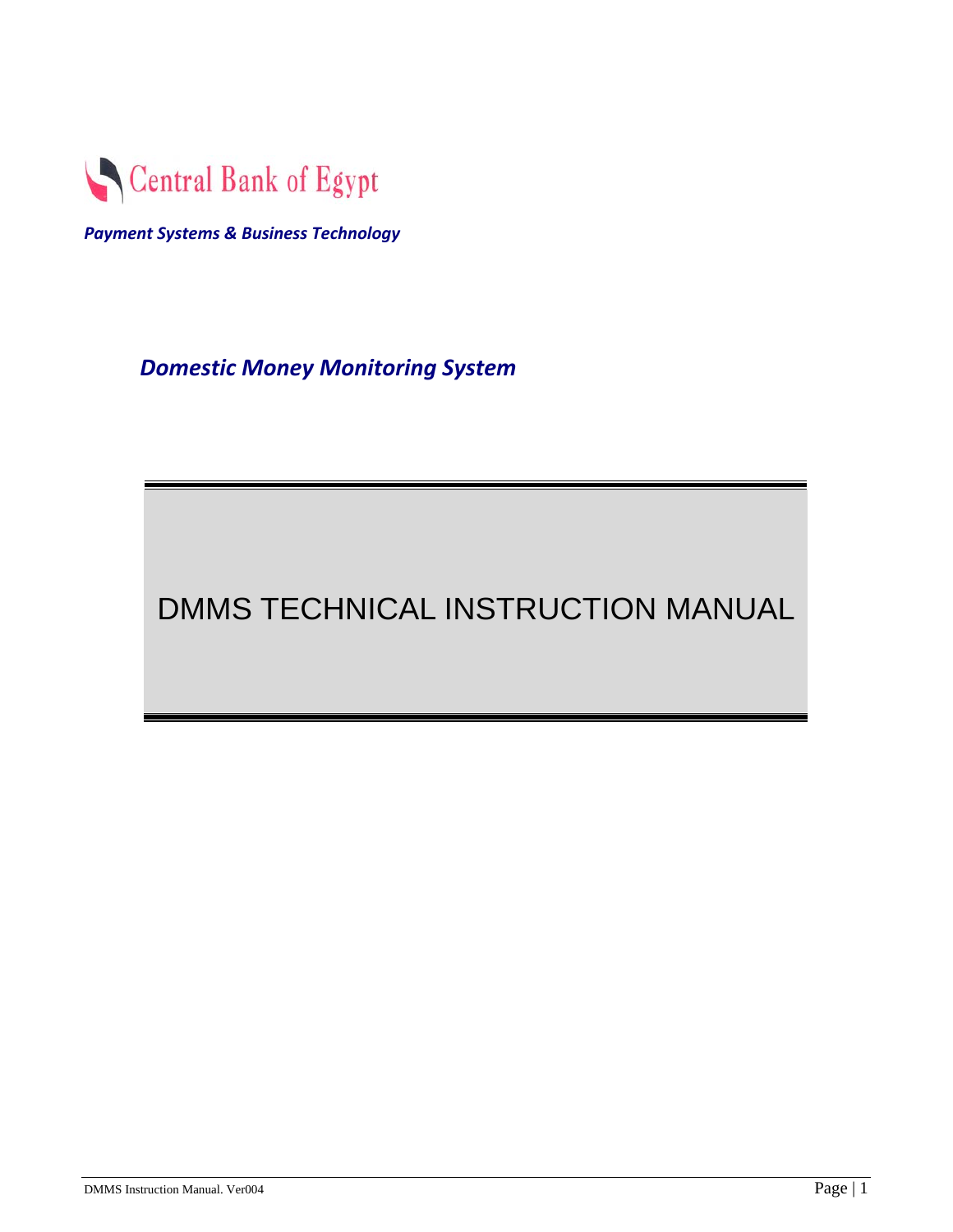| Identifier:                           | <b>Revision:</b> | <b>Effective Date:</b>                                             | <b>Last Update Date:</b> |                        |
|---------------------------------------|------------------|--------------------------------------------------------------------|--------------------------|------------------------|
| <b>DMMS.001</b>                       | 4                | $31st$ of May 2010                                                 | $30th$ of May 2010       | <b>Central Bank of</b> |
| Document Catalog Number: 2010/04/Poo5 |                  | Author: Hoda Sadek- Payment systems and Business Technology Sector |                          | Egypt                  |

# **Technical Instruction Manual**

**Central Bank of Egypt** Visit CBE web site to retrieve a Technical Instruction Manual Copy **Domestic Money Monitoring System [http://cbe.org.eg/public/DMMS\\_Instructionmanual.pdf](http://cbe.org.eg/public/DMMS_Instructionmanual.pdf)**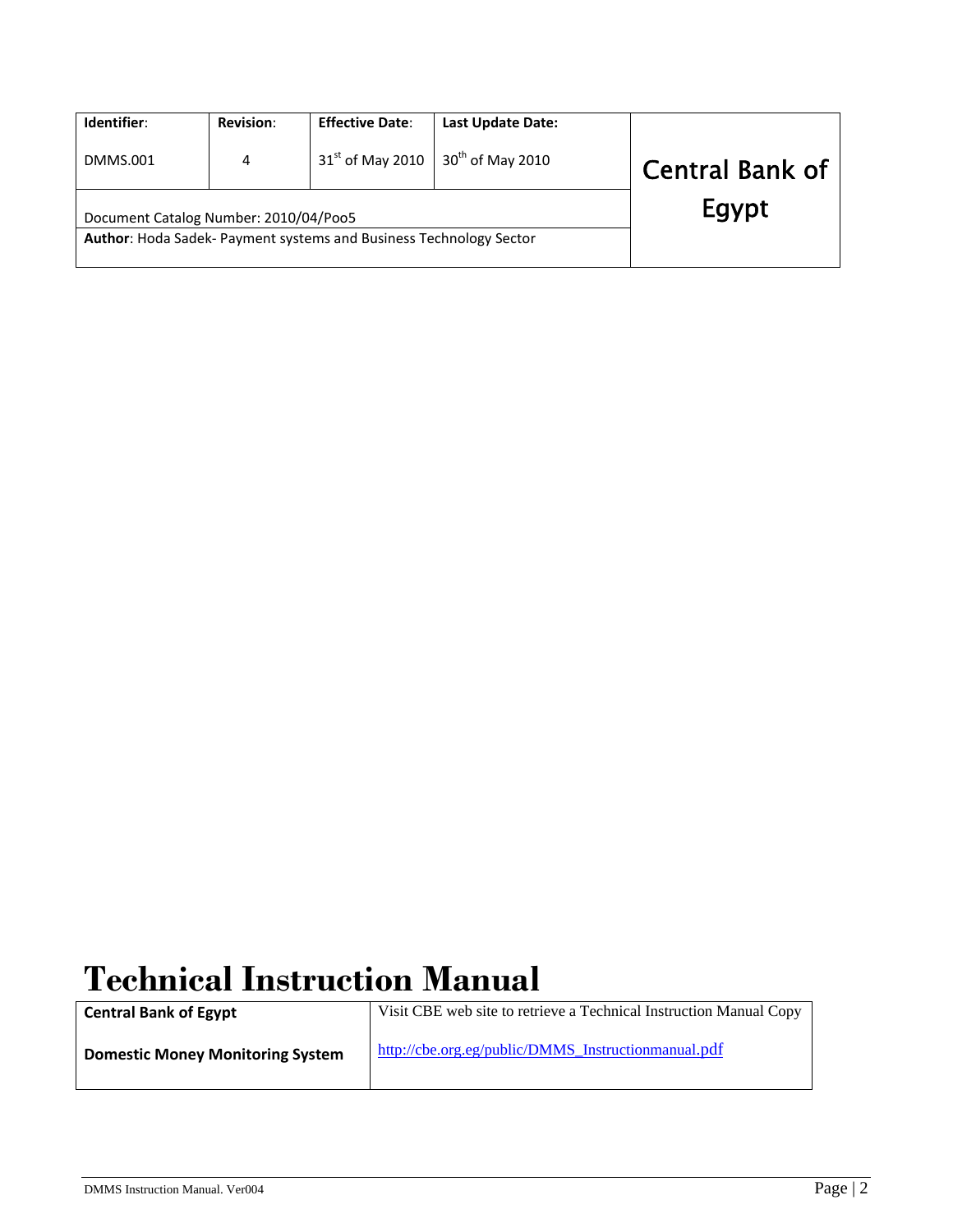# **TABLE OF CONTENTS**

| Ι.             |  |
|----------------|--|
| Ш.             |  |
| III.           |  |
| $\mathbf{I}$ . |  |
| 1.1.           |  |
| 1.2.           |  |
| 2.             |  |
| 2.1.           |  |
| 2.2.           |  |
| 3.             |  |
| 3.1.           |  |
| 3.2.           |  |
| 4.             |  |
| 4.1.           |  |
| 4.2.           |  |
| 4.3.           |  |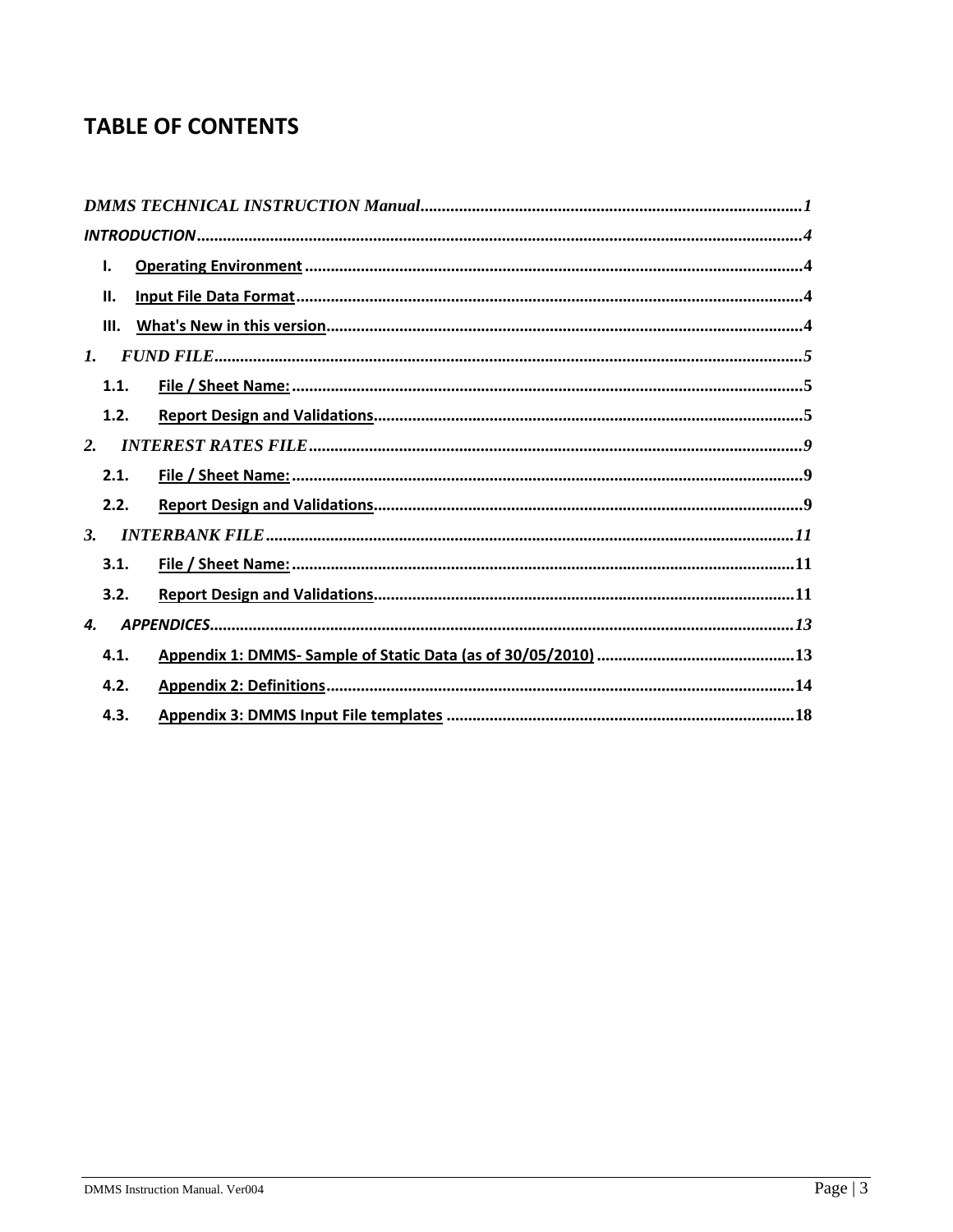#### <span id="page-3-0"></span>**INTRODUCTION**

**D**omestic **M**oney **M**onitoring **S**ystem "**DMMS**" is an online‐automated web based system providing efficient, secure and accurate flow of data from the market to CBE, as well as enhancing the level of analysis achieved by generating a variety of diverse Business reports.

**DMMS** consists of 3Sub‐systems: Funds, Interbank and Interest Rates and will be used by all Banks in Egypt to report on their "Funds", "Interbank" and "Interest Rates" to CBE using New Input reports templates that are specifically designed for the new system.

This Document is intended to describe those Input Reports templates, noting that the Uploaded Input report must be exactly similar to the template described in this Technical Instruction Manual and any discrepancy will result in file rejection by the system.

A detailed and updated User Manual with system description and characteristics can be found by the following link: [http://cbe.org.eg/public/DMMS\\_UserGuide.pdf](http://cbe.org.eg/public/DMMS_UserGuide.pdf)

The latest updated version of this Instruction Manual can be found by the following link: [http://cbe.org.eg/public/DMMS\\_Instructionmanual.pdf](http://cbe.org.eg/public/DMMS_Instructionmanual.pdf)

#### **I. Operating Environment**

Users will use Web Browser on their own PC's *(Mandatory Application Portfolio : MS Excel 2003 version)* to access the DMM system through extranet trusted network between CBE and Banks to report required reports online in the specific predetermined **Format** (described in this document) and **Dates**.

#### **II. Input File Data Format**

- Input files uploaded by banks **MUST** be in **Excel format** using **MS‐Office 2003 ONLY** and following the latest record description provided by CBE in the Technical Instruction Manual that can be accessed on [http://cbe.org.eg/public/DMMS\\_Instructionmanual.pdf](http://cbe.org.eg/public/DMMS_Instructionmanual.pdf)
- Input files uploaded by banks **MUST** match one of the following criteria:
	- 1. File Type / Format: . . . .xls using MS office Excel 2003 (Exact Version).
	- 2. File Type / Format: \_\_\_\_\_\_\_\_.xml using **XML spreadsheet\*** format directly extracted from Banks' related business application or through MS Office‐Excel 2003/greater version using **save as function.**

*\* To review the XML spreadsheet header and data structure check [Appendix](#page-17-0) 3 ‐DMMS‐ input [templates.](#page-17-0)*

#### **III. What's New in this version**

- 1‐ Input File Data format *(\*.xml).*
- 2‐ DMMS‐ Bank Codes as shown in section 4.1 [Appendix](#page-12-0) "1"
- 3‐ Funds Input File & New definition.
- 4‐ Interest Rates Input File Notes.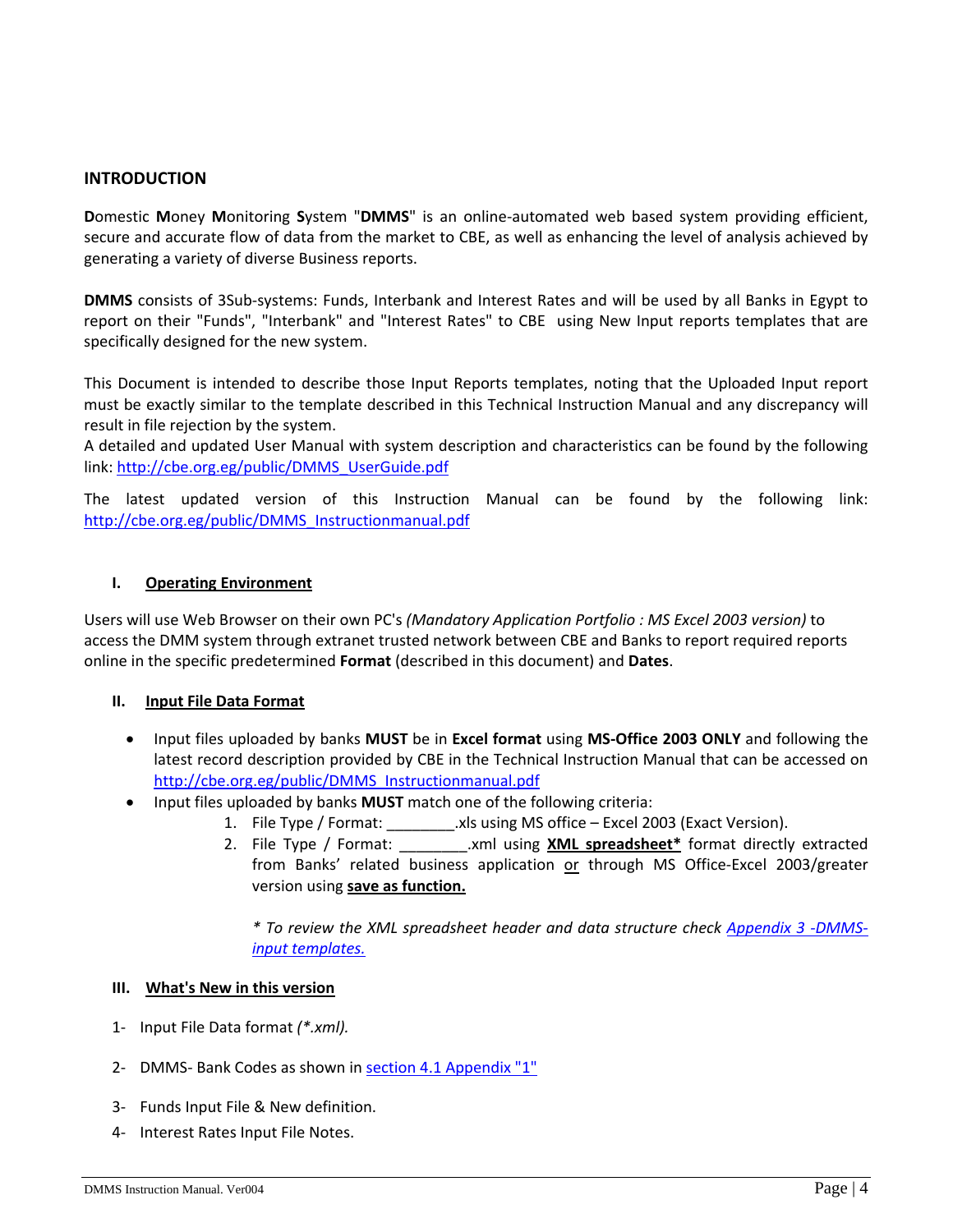#### <span id="page-4-0"></span>**1. FUND FILE**

#### **1.1. File / Sheet Name:**

- Your Fund File name can be any **<name>.xls Or <name>.xml (1)**
- It **Must** contain only **ONE** sheet named "**FUND**".

*To Review the latest record description: [http://cbe.org.eg/public/DMMS\\_Instructionmanual.pdf](http://cbe.org.eg/public/DMMS_Instructionmanual.pdf)*

#### **1.2. Report Design and Validations**

#### **1.2.1. FUND SHEET – ROW 1 – CELL "A1"** : **(Mandatory)**

# **1.2.1.1. Record description format (2):** *Operation\_ID*;*Business\_Day*;*Bank\_ID*;*NumberofReacords*

**1.2.1.2. Record Variables and description:**

| <b>Record</b><br><b>Variables</b>  | <b>Business Description</b>                                                               | <b>Allowed</b><br>Values / format        | <b>Example</b>                                                                |
|------------------------------------|-------------------------------------------------------------------------------------------|------------------------------------------|-------------------------------------------------------------------------------|
| <b>Operation ID</b>                | Operation ID is fixed value per DMMS<br>subsystem.                                        | Identity<br>According to<br>Appendix "1" | Fund's Operation $ID = 2$                                                     |
| <b>Business Day</b>                | Business Day Must match the<br>Predetermined opened day for<br>reporting on the DMMS.     | YYYYMMDD                                 | 20100106                                                                      |
| <b>Bank ID</b>                     | The reporting Bank code.                                                                  | Identity<br>According to<br>Appendix "1" | "Banque Misr"<br>Bank code =400                                               |
| <b>Number of</b><br><b>Records</b> | The number of rows that contains<br>reporting data in the table, starting<br>from Row 10. | Integer                                  | If the bank will report on<br>Five funds, expected<br>Number of Records = $5$ |

#### **1.2.1.3. Cell "A1" Example**

If the open day on **DMMS** for **Fund subsystem** is  $31<sup>st</sup>$  of January 2010 and the reporter is Banque Misr who has Five (5) Funds to report on, then the cell "A1" must contain the following: **2;20100131;400;5**

#### **1.2.2. FUND SHEET – ROW 2: ROW 5**

# **Must** be empty. **N.B: DMMS** will neglect any data in the above mentioned rows.

#### **1.2.3. FUND SHEET – ROW 6: ROW 9 (Optional)**

**1.2.3.1. Record description labels:** Table's columns labels as shown in [Appendix](#page-17-0) "3"

**(2)**All mentioned data are separated by semi‐colon";" with no spaces.

**<sup>(1)</sup>**Using MS office – Excel <sup>2003</sup> (Exact Version) for \*. XLS extension **OR** using \*.XML spreadsheet format directly extracted from Banks' related business application or through MS Office‐Excel 2003/greater version using save as function.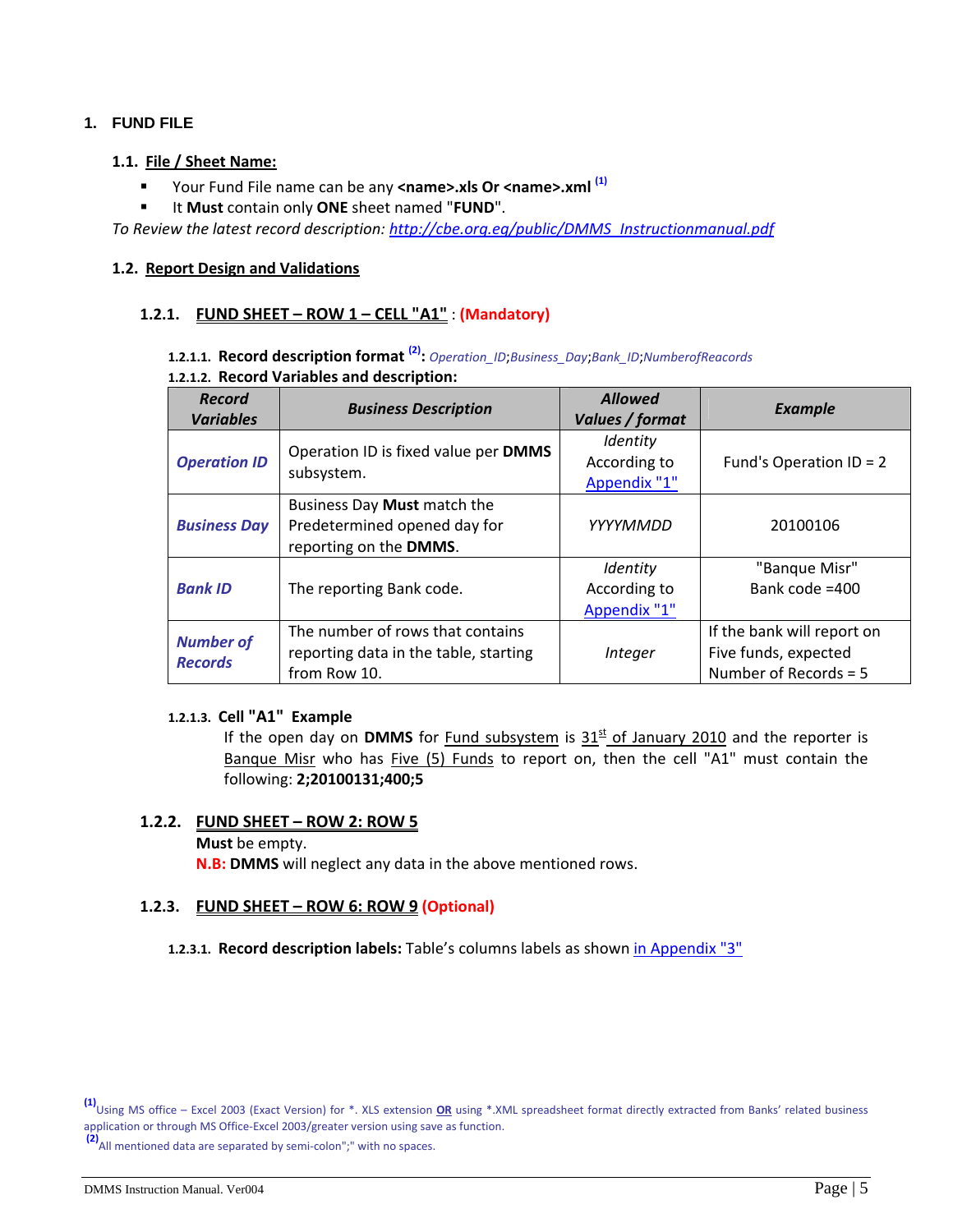#### **1.2.4. FUND SHEET – ROW 10 : ROW N (Mandatory)**

The data reported by banks **must** start from Row 10 to row N (where N≥10) with no empty rows in between.

#### **1.2.4.1. Record description format**.

#### **General Requirements**:

- If any record variable has no value, "**0**" **must** be entered (reported) **EXCEPT** for *Dates and Method of calculation*.
- If *Dates and/or Method of calculation* have no value, the cell must be left blank.
- All amounts must be reported in **EGP THOUSAND EXCEPT** *Certificates amounts and Certificates NAV* are in **EGP.**
- *No. of certificates*, *No. of New Certificates*, *No. of Redeemed Certificates, Average Duration and Average Maturity* must be reported in real numbers.
- Any incorrect or mismatch in the report header or any lookup will result in file rejection by the system.

#### **1.2.4.2. Record Variables and description:**

| <b>Sheet</b><br>Column | <b>Record Variables</b> | <b>Description</b>                                                                                                                   | <b>Cell Value</b> | Max.<br>Length |
|------------------------|-------------------------|--------------------------------------------------------------------------------------------------------------------------------------|-------------------|----------------|
| A                      | <b>Serial Number</b>    | Each row with data should have a<br>serial no, which should follow an<br>ascending sequence. It's the only<br>optional field column. | Integer           | 3              |
| <sub>B</sub>           | <b>Currency ID</b>      | Identity: Each Currency has a unique<br>ID. Allowed Values as per Appendix<br>$\mathbf{1}^{\mathrm{u}}$                              | Integer           |                |
| $\mathsf{C}$           | <b>Fund ID</b>          | Identity: Each Fund has a unique ID.<br>Allowed Values as per Appendix "1"                                                           | Integer           |                |
| D                      | <b>Fund Type ID</b>     | Identity: Each Fund Type has a unique<br>ID. Allowed Values as per<br>Appendix"1"                                                    | Integer           |                |
| F                      | <b>Fund Sub-Type ID</b> | Identity: Each Fund Sub-Type has a<br>unique ID. Allowed Values as per<br>Appendix "1"                                               | Integer           |                |
| F                      | <b>Manager ID</b>       | Identity: Each Fund's management<br>company has a unique ID.<br>Allowed Values as per Appendix "1"                                   | Integer           |                |
| G                      | <b>Issuance Date</b>    | The Fund's Issuance date.                                                                                                            | Date<br>YYYYMMDD  |                |
| H                      | <b>Initial Amount</b>   | Amount must be in EGP THOUSAND.                                                                                                      | Integer           | 11             |
| T                      | <b>Current Amount</b>   |                                                                                                                                      |                   | 11             |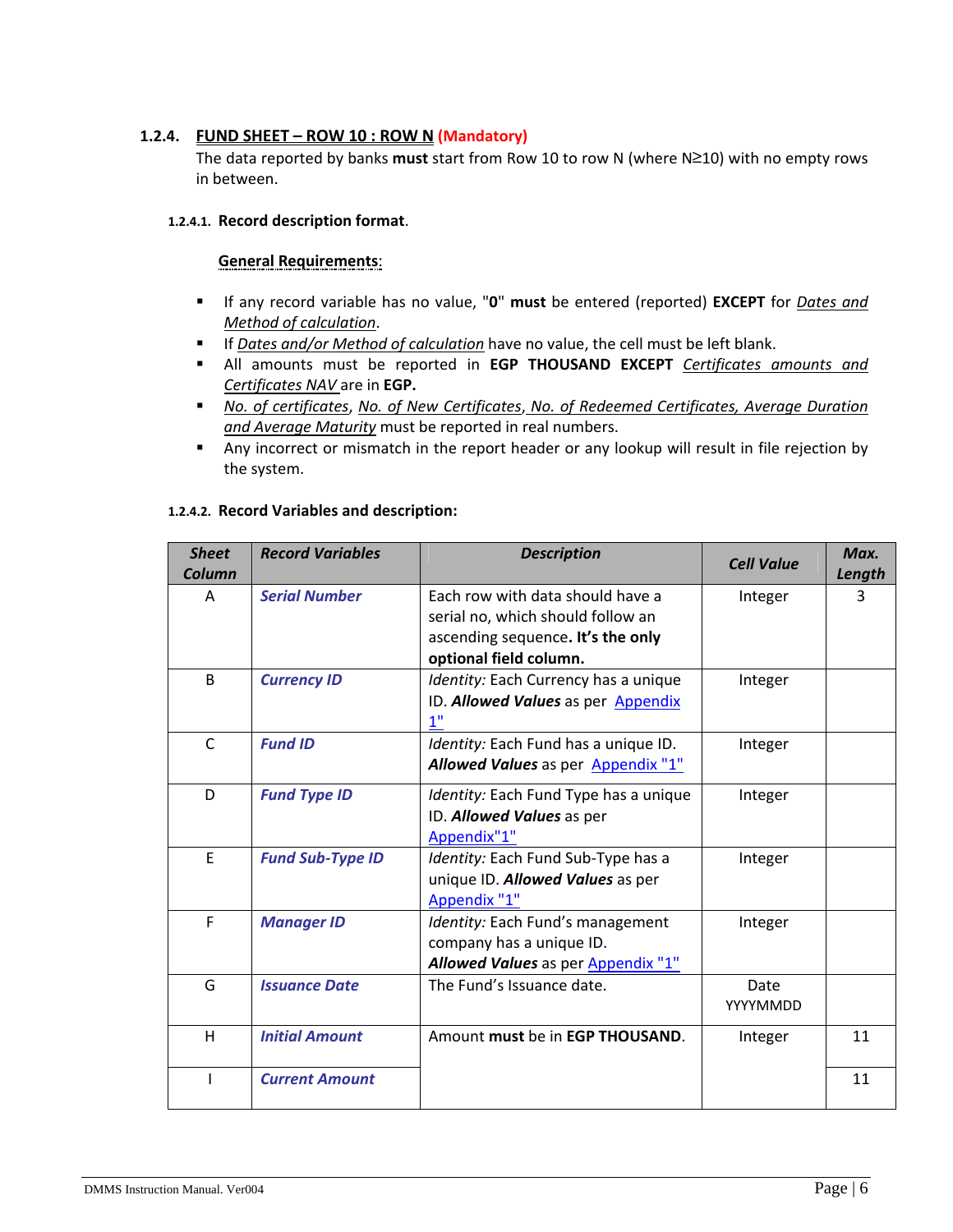| J                                                       | <b>No. of Certificates</b>                                        |                                                                                                                                                                                                                                                      |                                                     | 10                      |
|---------------------------------------------------------|-------------------------------------------------------------------|------------------------------------------------------------------------------------------------------------------------------------------------------------------------------------------------------------------------------------------------------|-----------------------------------------------------|-------------------------|
| К                                                       | <b>No. of New</b><br><b>Certificates</b>                          | Real number (not in Thousand).                                                                                                                                                                                                                       | Integer                                             | 10                      |
| L                                                       | <b>No. of Redeemed</b><br><b>Certificates</b>                     |                                                                                                                                                                                                                                                      |                                                     | 10                      |
| M                                                       | <b>NAV of certificate</b><br>(Net Asset Value)                    |                                                                                                                                                                                                                                                      | Integer                                             | 11                      |
| N                                                       | <b>Last Coupon Amount</b>                                         | Amount must be in EGP THOUSAND.                                                                                                                                                                                                                      | Integer                                             | 11                      |
| O                                                       | <b>Last Coupon Date</b>                                           | Date of the last Coupon for the Fund.                                                                                                                                                                                                                | Date<br>YYYYMMDD                                    |                         |
| P                                                       | <b>Equity Local</b>                                               |                                                                                                                                                                                                                                                      | Integer                                             | 11                      |
| Q                                                       | <b>Equity GDR</b><br><b>(Global Depositary</b><br><b>Receipt)</b> | Amount must be in EGP THOUSAND.                                                                                                                                                                                                                      | Integer                                             | 11                      |
| R                                                       | <b>T-Bonds</b>                                                    |                                                                                                                                                                                                                                                      | Integer                                             | 11                      |
| S, Y, AN,<br>AS, AX,<br>BB, BH,<br><b>BL</b>            | <b>Maximum Maturity</b><br><b>Date</b>                            | Date of Maximum Maturity.<br>(Will be repeated for T-Bonds,<br>Corporate Bonds, CDs<3Y, CDs>3Y,<br>Repos, Reverse Repos, Foreign Assets,<br>Other)                                                                                                   | Date<br>YYYYMMDD                                    |                         |
| T, Z, AE,<br>AJ, AO,<br>AT, AY,<br>BC, BI,<br><b>BM</b> | <b>Weighted Average</b><br><b>Duration</b>                        | Real numbers not in Thousand.<br>(Will be repeated for T-Bonds,<br>Corporate Bonds, T-Bills, Deposits,<br>CDs<3Y, CDs>3Y, Repos, Reverse<br>Repos, Foreign Assets, Other)                                                                            | Integer                                             | 11                      |
| U, AA,<br>AF, AK,<br>AP, AU,                            | <b>Weighted Average</b><br><b>Maturity</b>                        | Real numbers not in Thousand.<br>(Will be repeated for T-Bonds,<br>Corporate Bonds, T-Bills, Deposits,<br>CDs<3Y, CDs>3Y)                                                                                                                            |                                                     | 11                      |
| V, AB,<br>AG, AL,<br>AQ, AV,<br>AZ, BD,<br>BF, BJ       | Yield%                                                            | >The Cell value is percentage.<br>> Must have 1 Digit after the<br>decimal point.<br>> Will be repeated for T-Bonds,<br>Corporate Bonds, T-Bills, Deposits,<br>CDs<3Y, CDs>3Y, Repos, Reverse<br>Repos, Other Mutual Funds,<br><b>Foreign Assets</b> | $\checkmark$ Percentage<br>$\checkmark$ Decimals: 1 | 4<br>example:<br>(2.1%) |
| W, AC,<br>AH                                            | <b>Method of</b><br>calculation                                   | The only accepted Text values are<br>"MTM", "HTM" or Blank if not<br>applicable.<br>$\triangleright$ "HTM" : <b>H</b> eld <b>T</b> o <b>Maturity</b><br>"MTM": Market To Market.<br>(Will be repeated for T-Bonds,<br>Corporate Bonds, T-Bills)      | <b>Text</b>                                         | 3                       |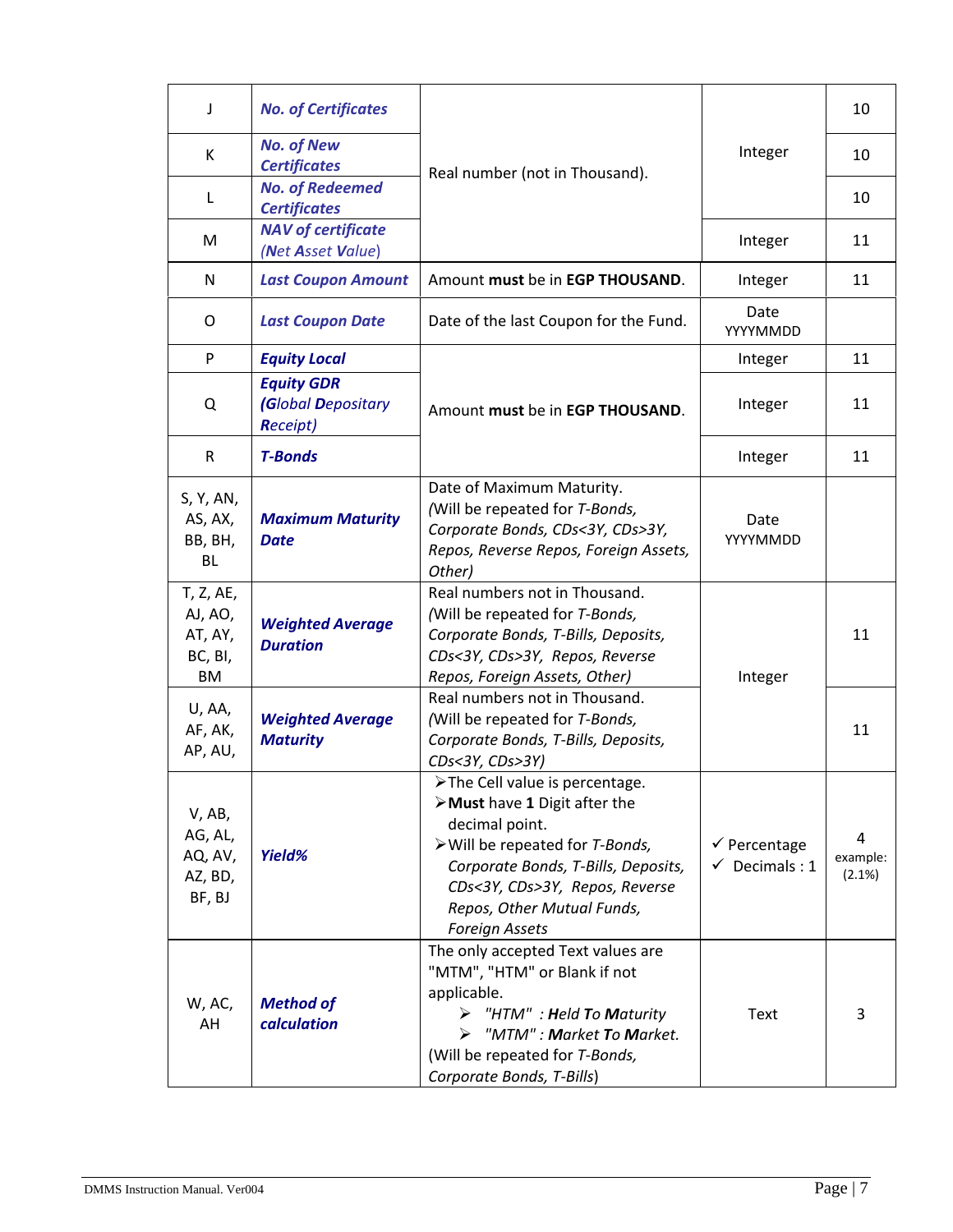| X                    | <b>Corporate Bonds</b>                                 |                                 |         |    | 11 |
|----------------------|--------------------------------------------------------|---------------------------------|---------|----|----|
| AD                   | <b>T-Bills</b>                                         |                                 | 11      |    |    |
| AI                   | Deposits, A/C                                          |                                 |         | 11 |    |
| AM                   | <b>CDs Less than 3 years</b><br>(Not Exempted)         |                                 | 11      |    |    |
| AR                   | <b>CDs More than 3</b><br>years (exempted)             |                                 |         | 11 |    |
| AW                   | <b>Repos</b>                                           |                                 |         | 11 |    |
| BA                   | <b>Reverse Repos</b>                                   | Amount must be in EGP THOUSAND. | Integer | 11 |    |
| <b>BE</b>            | <b>Other Mutual Funds</b>                              |                                 |         | 11 |    |
| BG                   | <b>Foreign Assets</b>                                  |                                 |         | 11 |    |
| BK                   | <b>Other</b>                                           |                                 |         | 11 |    |
| BN, BP,<br><b>BR</b> | <b>Holdings Retail</b><br>(Foreign, Arab,<br>Egyptian) |                                 |         | 11 |    |
| BO, BS,<br><b>BQ</b> | <b>Holdings Corporate</b>                              |                                 |         | 11 |    |
| <b>BT</b>            | <b>Bank's holding in the</b><br>fund                   |                                 |         | 11 |    |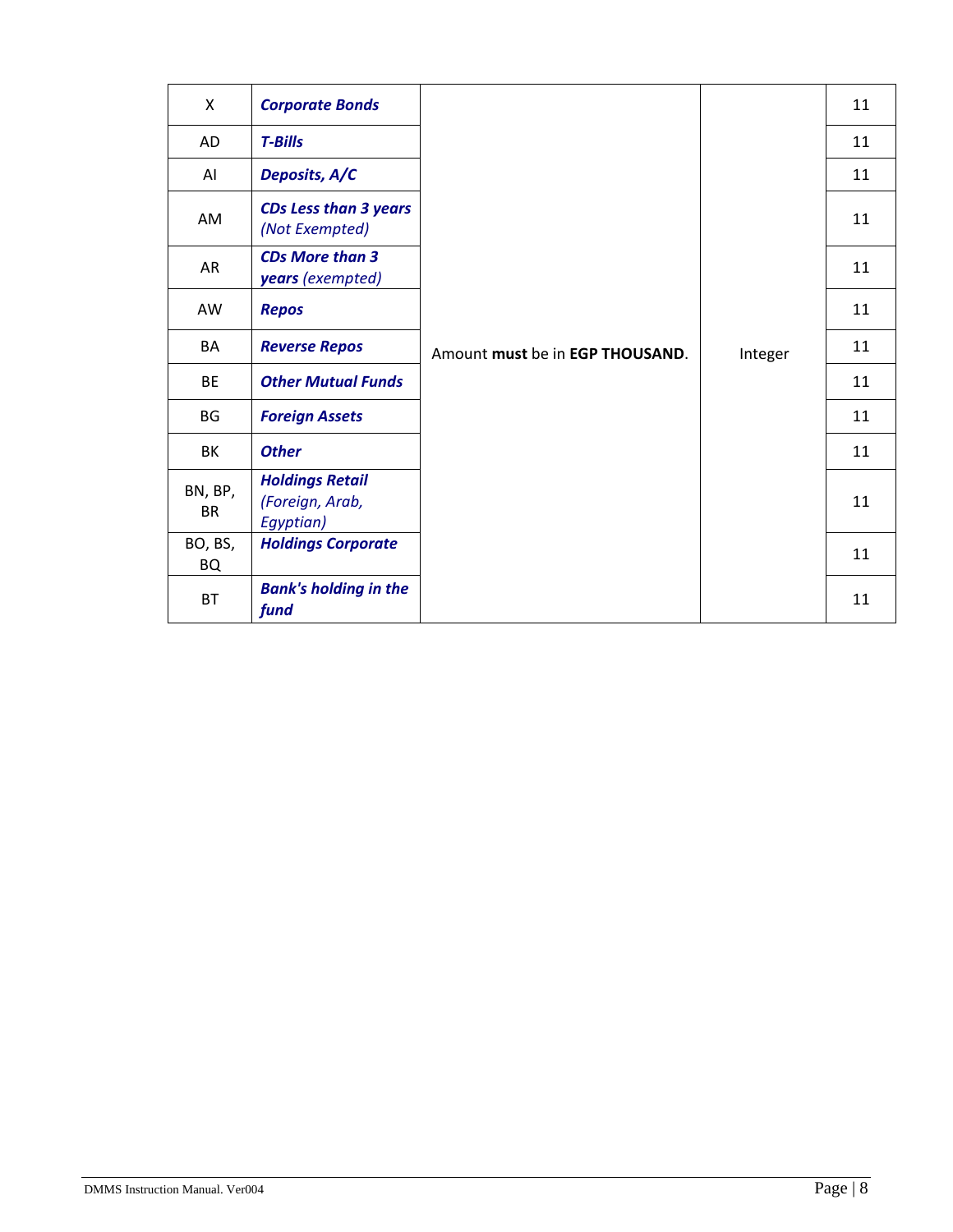### <span id="page-8-0"></span>**2. INTEREST RATES FILE**

#### **2.1. File / Sheet Name:**

 Your Interest Rate File (MS Office Excel 2003 format) name can be any **<name>.xls Or <name>.xml(1)**

 It **Must** contain only **TWO** sheets one named "**LOANS**", the other named "**DEPOSITS**". *To Review the latest record description: [http://cbe.org.eg/public/DMMS\\_Instructionmanual.pdf](http://cbe.org.eg/public/DMMS_Instructionmanual.pdf)*

#### **2.2. Report Design and Validations**

#### **2.2.1. INTEREST RATE SHEET – ROW 1 – CELL "A1" (Mandatory)**

#### **2.2.1.1. Record description format (2):** *Operation\_ID*;*Business\_Day*;*Bank\_ID*;*NumberofReacords*

| <b>Record</b><br><b>Variables</b>  | <b>Business Description</b>                                                               | <b>Allowed</b><br>Values / format        | <b>Example</b>                                                                         |
|------------------------------------|-------------------------------------------------------------------------------------------|------------------------------------------|----------------------------------------------------------------------------------------|
| <b>Operation ID</b>                | Operation ID is fixed value per DMMS<br>subsystem.                                        | Identity<br>According to<br>Appendix "1" | Interest Rate's<br>Operation $ID = 1$                                                  |
| <b>Business Day</b>                | Business Day Must match the<br>Predetermined opened day for<br>reporting on the DMMS.     | YYYYMMDD                                 | 20100106                                                                               |
| <b>Bank ID</b>                     | The reporting Bank code.                                                                  | Identity<br>According to<br>Appendix "1" | "Banque Misr"<br>Bank ID $=400$                                                        |
| <b>Number of</b><br><b>Records</b> | The number of rows that contains<br>reporting data in the table, starting<br>from Row 10. | Integer                                  | If the bank will report<br>One row of data then<br>expected Number of<br>$Records = 1$ |

#### **2.2.1.2. Record Variables and description:**

#### **2.2.1.3. CELL "A1" Example**

If the open day on **DMMS** for Interest Rate subsystem is  $31<sup>st</sup>$  of January 2010 and the reporter is Banque Misr who will report One row of data only then the cell "A1" must contain the following: **1;20100131;400;1**

## **2.2.2. LOANS / DEPOSITS SHEET – ROW 2: ROW 5**

#### **Must** be empty.

**N.B:** DMMS will neglect any data in the above mentioned rows.

#### **2.2.3. LOANS / DEPOSITS SHEET – ROW 6: ROW 9 (Optional)**

**2.2.3.1. Record description labels:** Table's columns labels as shown in [Appendix](#page-17-0) "3"

**(2)**All mentioned data are separated by semi‐colon";" with no spaces.

**<sup>(1)</sup>**Using MS office – Excel <sup>2003</sup> (Exact Version) for \*. XLS extension **OR** using \*.XML spreadsheet format directly extracted from Banks' related business application or through MS Office‐Excel 2003/greater version using save as function.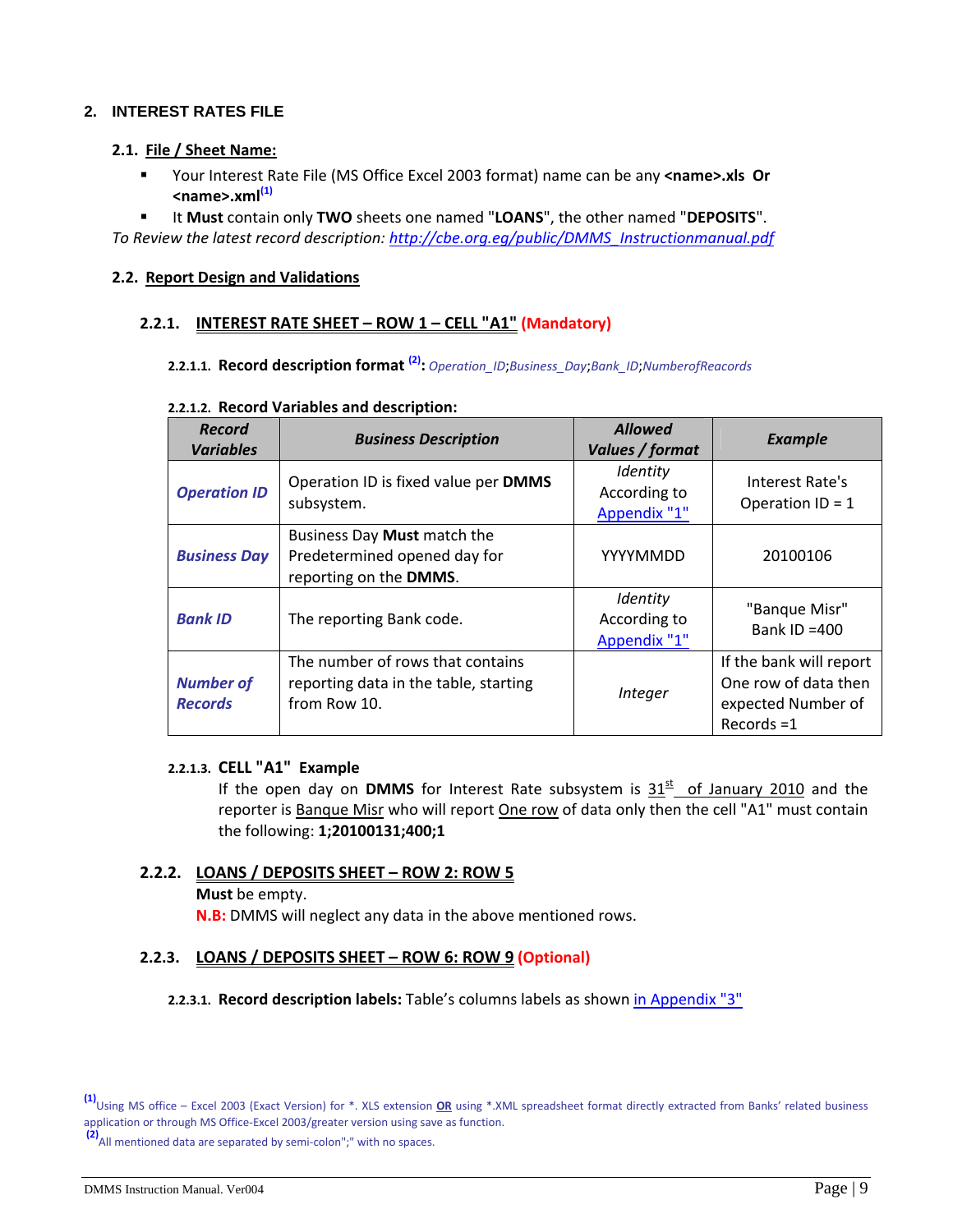## **2.2.4. LOANS / DEPOSITS SHEET – ROW 10 : ROW N (Mandatory)**

The data reported by banks **must** start from Row 10 to row N (where N≥10) with no empty rows in between.

#### **2.2.4.1. Record description format**.

#### **General Requirements**:

- IF any record variable has no value, "**0**" **must** be entered (reported) **EXCEPT** for *Dates.*
- IF a *Date* record has no value, the cell must be left blank.
- All amounts **Must** be reported in **Million.** *(EGP Million OR USD Million)*.
- All Percentages **Must** have **THREE** decimals (0.000%).
- Any incorrect or mismatch in the report header or any lookup will result in file rejection by the system.

#### **2.2.4.2. Record Variables and description:**

| <b>Sheet</b><br>Column | <b>Record Variables</b>            | <b>Description</b>                                                                                                                   | <b>Cell Value</b>                                   | Max.<br>Length   |
|------------------------|------------------------------------|--------------------------------------------------------------------------------------------------------------------------------------|-----------------------------------------------------|------------------|
| A                      | <b>Serial Number</b>               | Fach row with data should have a<br>serial no, which should follow an<br>ascending sequence. It's the only<br>optional field column. | Integer                                             | 3                |
| B                      | <b>Interest Rate ID</b>            | Identity: Interest Rate ID must be<br>either<br>$\triangleright$ "D" for Deposits sheet or<br>"L" for Loans sheet.<br>➤              | <b>Text</b>                                         | 1                |
| C                      | <b>Currency ID</b>                 | Identity: Each Currency has a<br>unique ID. Allowed Values as per<br>Appendix "1"                                                    | Integer                                             |                  |
| D                      | <b>Date</b>                        | Reporting Date.                                                                                                                      | Date<br>YYYYMMDD                                    |                  |
| E                      | <b>Amount</b>                      | Amount must be in Million<br>➤<br>(EGP Million OR USD<br>Million).<br>Must have 1 Decimal.<br>➤                                      | $\checkmark$ Number<br>Decimals: 1<br>✓             | 13<br>$(x.\phi)$ |
| F                      | <b>Weighted Average</b><br>(W.Avq) | $\blacktriangleright$<br>The Cell value is<br>percentage.<br>Must have 3 Decimals.<br>➤                                              | $\checkmark$ Percentage<br>$\checkmark$ Decimals: 3 | 6<br>$(x.000\%)$ |
| G                      | <b>Minimum Rate</b><br>(Min. Rate) | $\blacktriangleright$<br>The Cell value is<br>percentage.<br>Must have 3 Decimals.<br>➤                                              | $\checkmark$ Percentage<br>$\checkmark$ Decimals: 3 | 6<br>$(x.000\%)$ |
| H                      | <b>Maximum Rate</b><br>(Max. Rate) | $\blacktriangleright$<br>The Cell value is<br>percentage.<br>Must have 3 Decimals.<br>➤                                              | $\checkmark$ Percentage<br>Decimals: 3              | 6<br>$(x.000\%)$ |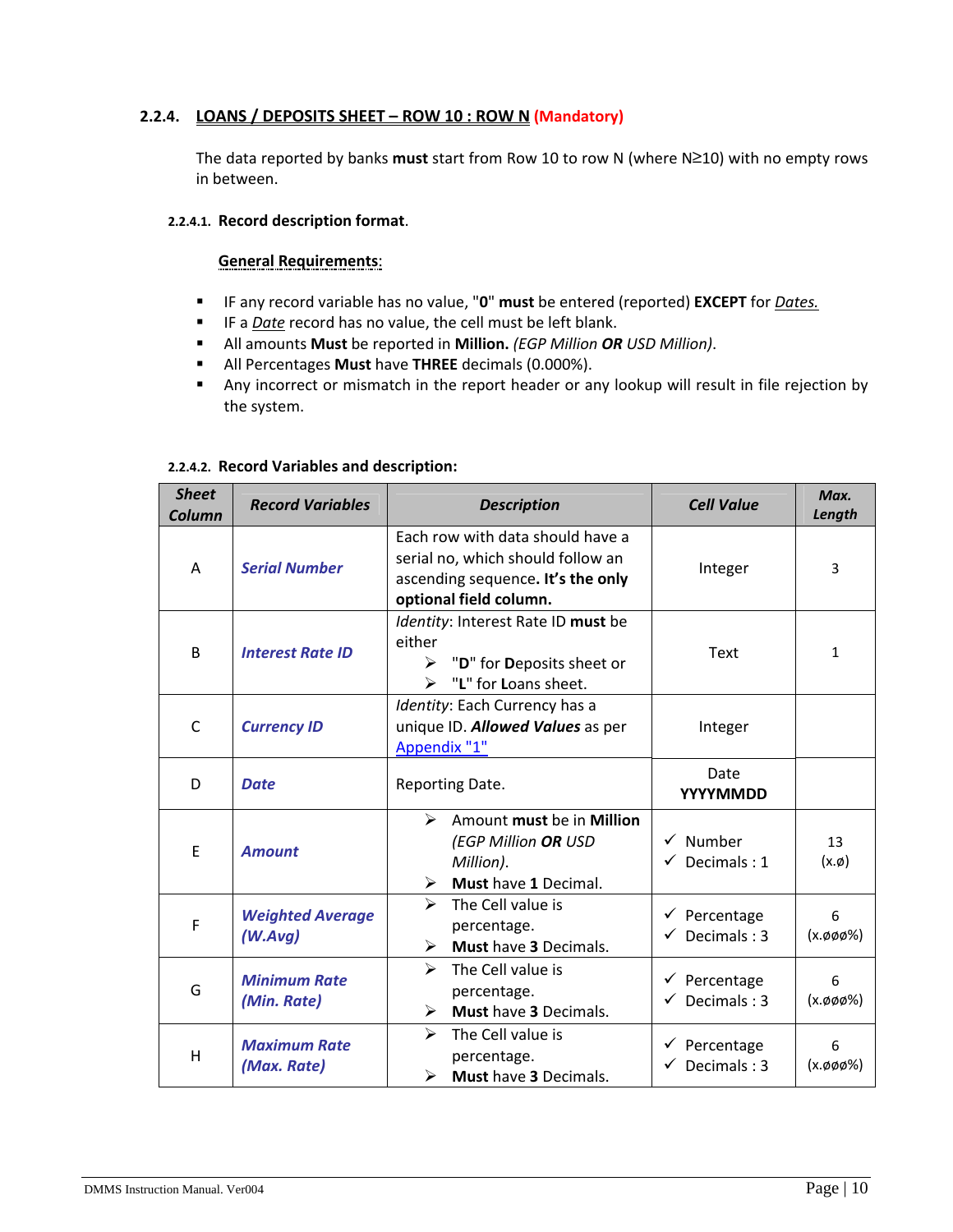#### <span id="page-10-0"></span>**3. INTERBANK FILE**

#### **3.1. File / Sheet Name:**

- Your Interbank File (MS Office Excel 2003 format) name can be any <name>.xls Or <name>.xml <sup>(1)</sup>
- It **Must** contain only **ONE** sheet named "**INTERBANK**".

*To Review the latest record description, [http://cbe.org.eg/public/DMMS\\_Instructionmanual.pdf](http://cbe.org.eg/public/DMMS_Instructionmanual.pdf)*

#### **3.2. Report Design and Validations**

#### **3.2.1. INTERBANK SHEET – ROW 1 – CELL "A1" (Mandatory)**

## **3.2.1.1. Record description format (2):** *Operation\_ID*;*Business\_Day*;*Bank\_ID*;*NumberofReacords*

#### **3.2.1.2. Record Variables and description:**

| <b>Record</b><br><b>Variables</b>  | <b>Business Description</b>                                                               | <b>Allowed</b><br>Values / format        | <b>Example</b>                                                                   |
|------------------------------------|-------------------------------------------------------------------------------------------|------------------------------------------|----------------------------------------------------------------------------------|
| <b>Operation ID</b>                | Operation ID is fixed value per DMMS<br>subsystem.                                        | Identity<br>According to<br>Appendix "1" | <b>Interbank Operation</b><br>$ID = 3$                                           |
| <b>Business Day</b>                | Business Day Must match the<br>Predetermined opened day for<br>reporting on the DMMS.     | <b>YYYYMMDD</b>                          | 20100106                                                                         |
| <b>Bank ID</b>                     | The reporting Bank code.                                                                  | Identity<br>According to<br>Appendix "1" | "Banque Misr"<br>Bank ID $=400$                                                  |
| <b>Number of</b><br><b>Records</b> | The number of rows that contains<br>reporting data in the table, starting from<br>Row 10. | <i>Integer</i>                           | If the bank will<br>report 10 deals then<br>expected Number of<br>$Records = 10$ |

#### **3.2.1.3. Example**

If the open day on DMMS Interbank subsystem is  $31<sup>st</sup>$  of January 2010 and the reporter is Banque Misr who reports Ten (10) Interbank transactions then the cell "A1" must contain the following: **3;20100131;400;10**

#### **3.2.2. INTERBANK SHEET – ROW 2: ROW 8**

#### **Must** be empty.

N.B: DMMS will neglect any data in the above mentioned rows.

#### **3.2.3. INTERBANK SHEET – ROW 9 (Optional)**

**3.2.3.1. Record label description:** Table's columns labels as shown in [Appendix](#page-17-0) "3"

**(2)**All mentioned data are separated by semi‐colon";" with no spaces.

**<sup>(1)</sup>**Using MS office – Excel <sup>2003</sup> (Exact Version) for \*. XLS extension **OR** using \*.XML spreadsheet format directly extracted from Banks' related business application or through MS Office‐Excel 2003/greater version using save as function.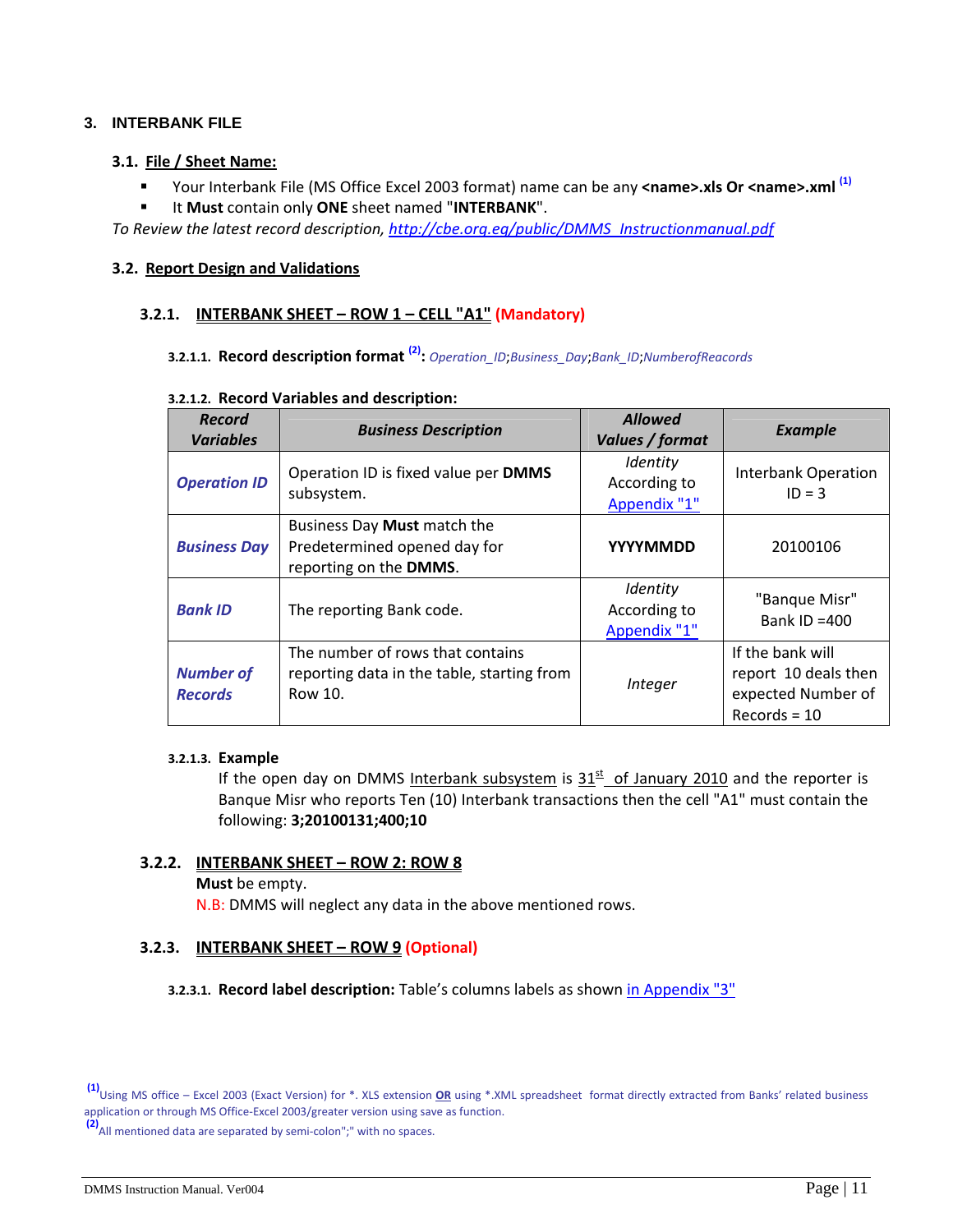#### **3.2.4. INTERBANK SHEET – ROW 10 : ROW N (Mandatory)**

The data reported by banks **must** start from Row 10 to row N (where N≥10) with no empty rows in between.

#### **3.2.4.1. Record description format**:

- IF any record variable has no value, "**0**" **must** be entered (reported) **EXCEPT** for *Dates*.
- IF a *Date record has* no value, the cell must be left blank.
- All amounts must be reported in **EGP Million.**
- *No. of Days* is a real number.
- All Percentages **Must** have **THREE** decimals (0.000%).
- Any incorrect or mismatch in the report header or any lookup will result in file rejection by the system.

#### **3.2.4.2. Record Variables and description:**

| <b>Sheet</b><br>Column | <b>Record Variables</b>               | <b>Description</b>                                                                                                     | <b>Cell Value</b>                                   | Max.<br>Length                |
|------------------------|---------------------------------------|------------------------------------------------------------------------------------------------------------------------|-----------------------------------------------------|-------------------------------|
| A                      | <b>Serial Number</b>                  | Each row with data should have a serial<br>no. It's the only optional field column                                     | Integer                                             | 3                             |
| B                      | <b>Currency ID</b>                    | Identity: Each Currency has a unique ID.<br>Allowed Values as per Appendix "1"                                         | Integer                                             |                               |
| $\mathsf{C}$           | <b>Maturity</b><br><b>Category ID</b> | Identity: Each Maturity Category has a<br>unique ID depending on the no. of days.<br>Allowed Values as per Appendix"1" | Integer                                             |                               |
| D                      | <b>Trade Date</b>                     | Date Of the deal.                                                                                                      | Date<br>YYYYMMDD                                    |                               |
| E                      | <b>Start Date</b>                     | Date when the deal is active.                                                                                          | Date<br>YYYYMMDD                                    |                               |
| F                      | <b>Lender ID</b>                      | Identity: The Lender Bank code.<br>Allowed Values as per Appendix "1"                                                  | Integer                                             |                               |
| G                      | <b>Borrower ID</b>                    | Identity: The Borrower Bank code.<br>Allowed Values as per Appendix "1"                                                | Integer                                             |                               |
| H                      | <b>Amount</b>                         | $\triangleright$ Amount must be in EGP Million.<br><b>Must have 2 Decimals</b><br>➤                                    | $\checkmark$ Number<br>$\checkmark$ Decimals: 2     | 14<br>$(x.\phi\phi)$          |
| ı                      | <b>Interest Rate</b>                  | Cell value is Percentage.<br>➤<br><b>Must have 3 Decimals</b><br>➤                                                     | $\checkmark$ Percentage<br>$\checkmark$ Decimals: 3 | $\overline{7}$<br>$(x.000\%)$ |
| J                      | <b>Number of Days</b>                 | <b>Real Number</b>                                                                                                     | Integer                                             | 4                             |
| К                      | <b>Maturity Date</b>                  | The transaction's maturity date.                                                                                       | Date<br>YYYYMMDD                                    |                               |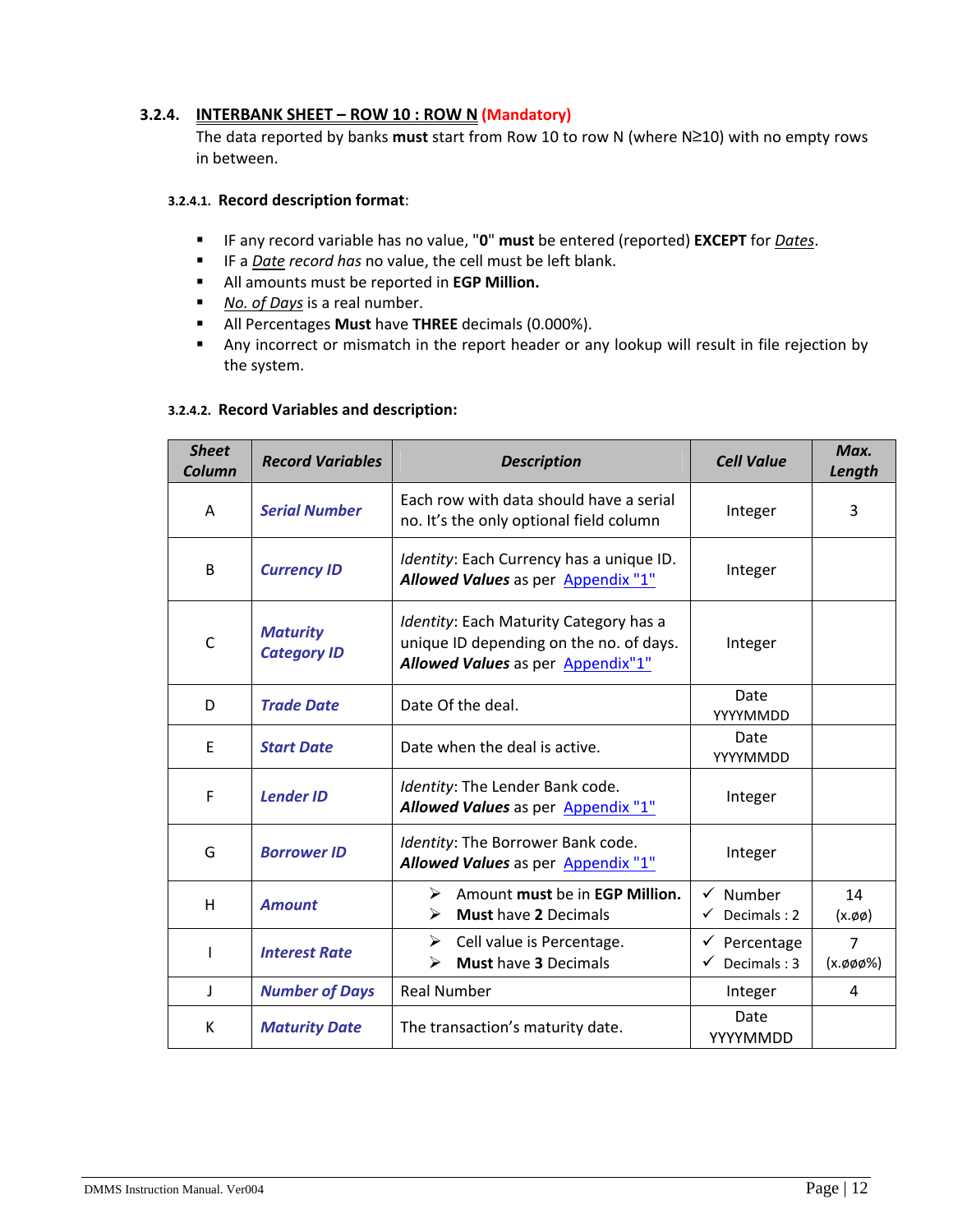#### <span id="page-12-0"></span>**4. APPENDICES**

The document attached in Appendix 1 is just a sample of System static data; the latest (updated) static data can be found in the DMMS– System Maintenance reports section.

#### **4.1. Appendix 1: DMMS‐ Sample of Static Data (as of 30/05/2010)**

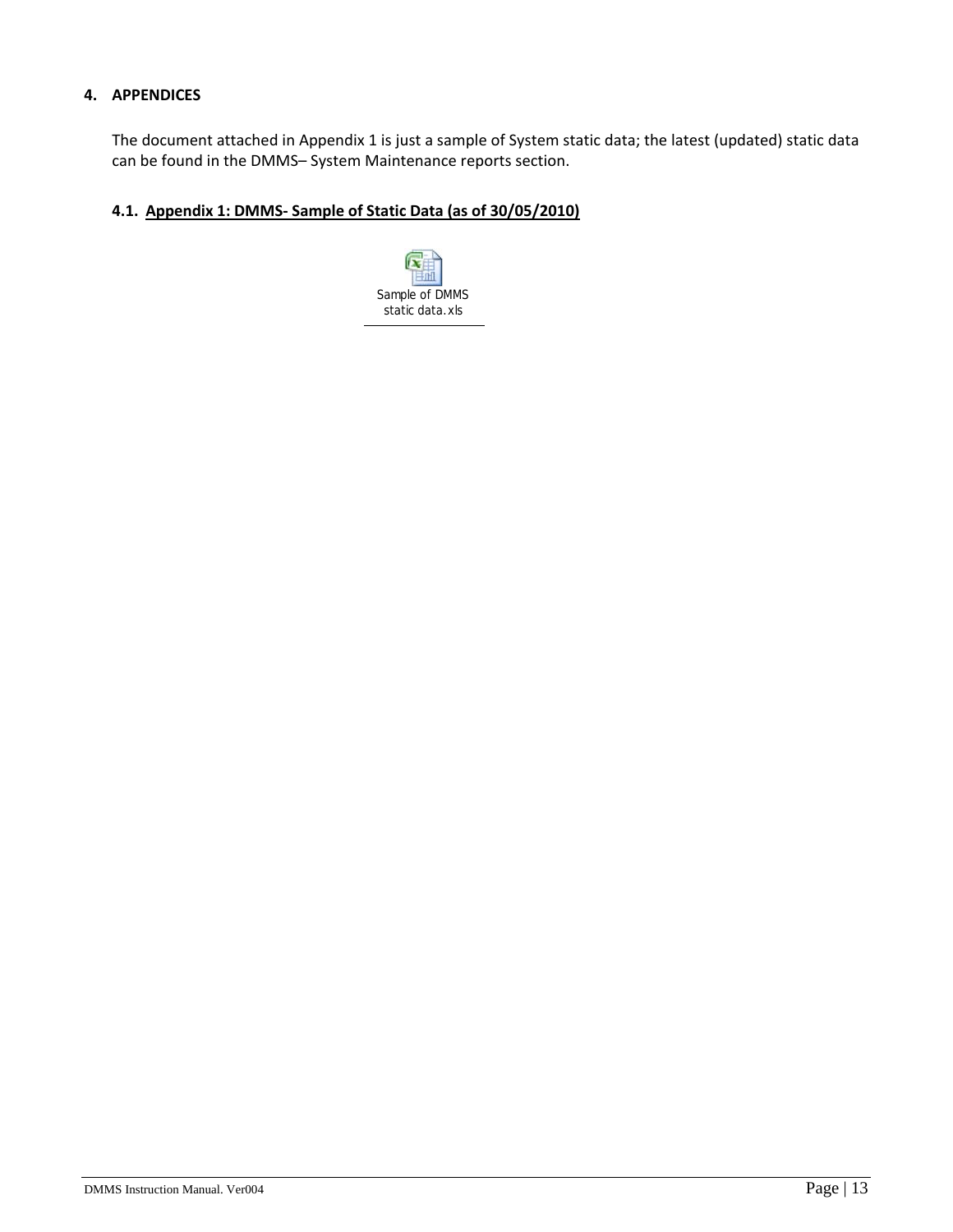# <span id="page-13-0"></span>**4.2. Appendix 2: Definitions**

# **4.2.1.** General Terms

| <b>Term</b>                   | <b>Definition</b>                                                                                                                                                                                                                                                |
|-------------------------------|------------------------------------------------------------------------------------------------------------------------------------------------------------------------------------------------------------------------------------------------------------------|
| <b>Mutual Fund</b>            | A mutual fund is a company that invests in a diversified portfolio of securities. People who buy<br>shares of a mutual fund are its owners or shareholders. Their investments provide the money<br>for a mutual fund to buy securities such as stocks and bonds. |
|                               | There are five basic types of mutual funds:                                                                                                                                                                                                                      |
|                               | Money Market Funds.<br>I)                                                                                                                                                                                                                                        |
|                               | 2)<br>Equity Funds.                                                                                                                                                                                                                                              |
|                               | 3) Balanced Funds.                                                                                                                                                                                                                                               |
|                               | <b>Holding Funds.</b><br>4)<br>5)<br>Islamic Funds.                                                                                                                                                                                                              |
|                               | Money Market Funds invest in a pool of short-term, fixed income instruments. These                                                                                                                                                                               |
| <b>Money Market Fund</b>      | instruments are relatively stable because of their short maturities and high quality.                                                                                                                                                                            |
| <b>Equity Funds</b>           | Equity Funds invest primarily in stocks which represents a unit of ownership in a company.                                                                                                                                                                       |
| <b>Balanced Funds</b>         | Balanced Funds is a blend between Money Market funds and Equity funds. These funds invest<br>in fixed income instruments as well as stocks.                                                                                                                      |
| <b>Holding Funds</b>          | Holding Funds mainly invest in other funds.                                                                                                                                                                                                                      |
| <b>Islamic Funds</b>          | Islamic Funds invest principally in Islamic stocks. They can not invest in stocks issued by                                                                                                                                                                      |
|                               | companies that work in activities such as tobacco, wineetc                                                                                                                                                                                                       |
| Close-end fund                | A close-end fund is a collective investment scheme with a limited number of shares.                                                                                                                                                                              |
|                               | New shares are rarely issued after the fund is launched and are not; shares are not normally<br>redeemable for cash or securities before Fund liquidation.                                                                                                       |
|                               | Funds in which the company can always issue more shares outstanding with no restrictions on                                                                                                                                                                      |
| Open-end fund                 | the amount of shares issued.                                                                                                                                                                                                                                     |
| Repo                          | Repo is short for repurchase agreement. Those who deal in government securities use repos as                                                                                                                                                                     |
|                               | a form of borrowing. A dealer or other holder of government securities (usually T-bills) sells the                                                                                                                                                               |
|                               | securities to a lender and agrees to repurchase them at an agreed date and price. They are                                                                                                                                                                       |
|                               | usually very short-term, from overnight to 30 days or more.                                                                                                                                                                                                      |
| <b>Reverse Repo</b>           | The reverse repo is the opposite of repo. In this case, a dealer buys government securities from<br>an investor and then sells them back at a later date for a higher price                                                                                      |
|                               | Yield applies to various stated rates of returns on stocks, fixed income and some other                                                                                                                                                                          |
| Yield                         | investment type insurance products.                                                                                                                                                                                                                              |
| <b>Demand accounts</b>        | Are deposit accounts held at a financial institution, for the purpose of securely and quickly                                                                                                                                                                    |
|                               | providing frequent access to funds on demand, through a variety of different channels.                                                                                                                                                                           |
| <b>Savings accounts</b>       | Are accounts maintained by retail financial institutions that pay interest but cannot be used                                                                                                                                                                    |
|                               | directly as money (by, for example, writing a cheque). These accounts let customers set aside a<br>portion of their liquid assets while earning a monetary return. Obtaining funds held in a                                                                     |
|                               | savings account may not be as convenient as from a demand account.                                                                                                                                                                                               |
|                               | Occurs when withdrawals from a bank account exceeds the available balance which gives the                                                                                                                                                                        |
| <b>Overdraft</b>              | account a negative balance - a person can be said to have "overdrawn".                                                                                                                                                                                           |
| <b>Personal loan</b>          | Is a loan that is not backed by collateral, also known as a signature loan or unsecured loan.                                                                                                                                                                    |
|                               | Personal loans are based solely upon the borrower's credit rating.                                                                                                                                                                                               |
| <b>Certificate of deposit</b> | A CD is a time deposit, a financial product commonly offered to consumers by banks and credit                                                                                                                                                                    |
|                               | unions. A CD has a specific, fixed term (often three months, six months, or one to five years),<br>and, usually, a fixed interest rate.                                                                                                                          |
|                               | Exempted CDs have maturity 3 years and above and are excluded from the Reserve ratio.                                                                                                                                                                            |
| Coupon                        | Coupon entitles the owner to receive yearly Dividends and is considered as a part of the share.                                                                                                                                                                  |
|                               |                                                                                                                                                                                                                                                                  |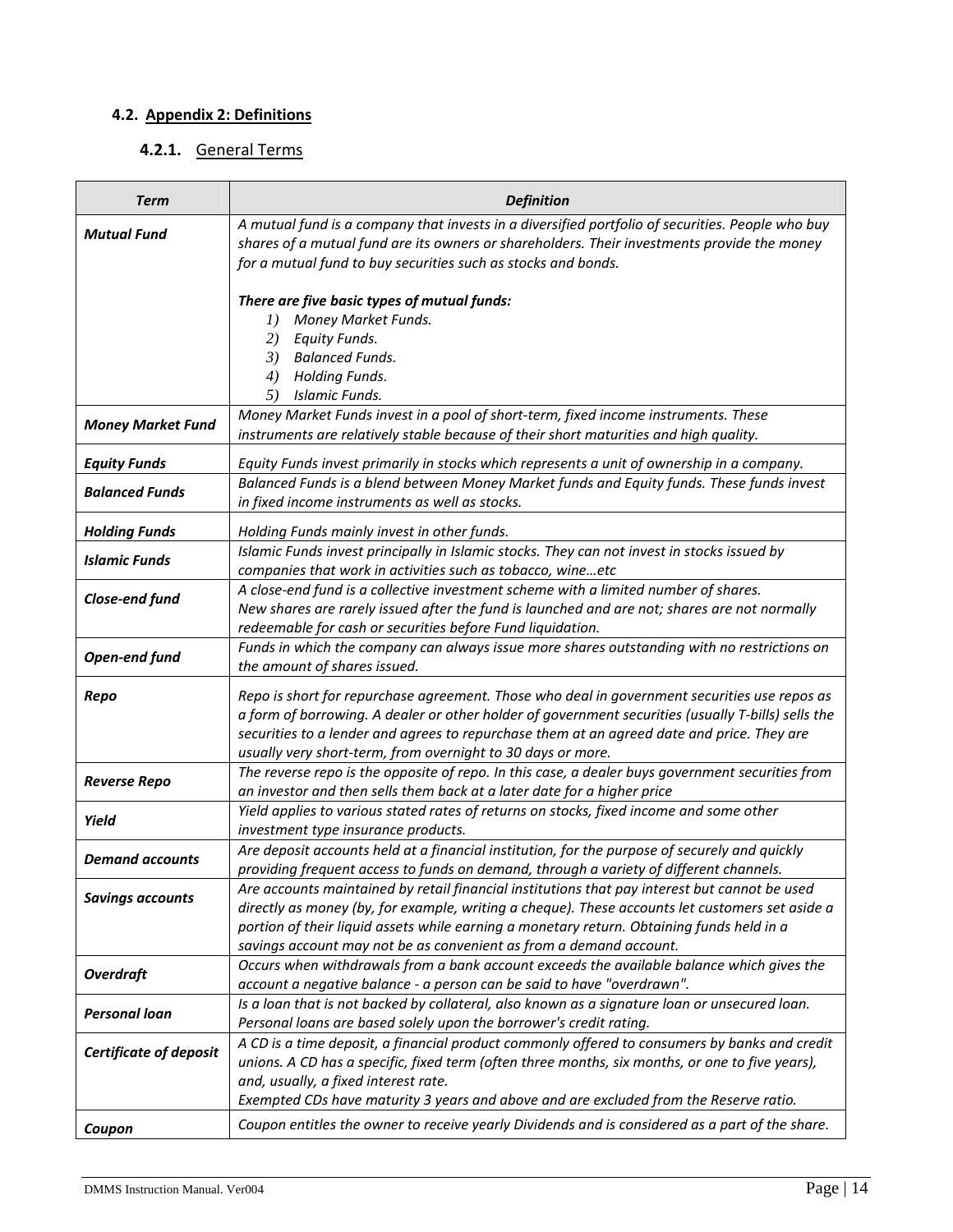# **4.2.2.** Fund Input file definitions

| <b>Current amount</b>                                | The current market value of the fund's total holdings.                                                                                                                                                                                                                                                                                     |  |  |
|------------------------------------------------------|--------------------------------------------------------------------------------------------------------------------------------------------------------------------------------------------------------------------------------------------------------------------------------------------------------------------------------------------|--|--|
| <b>Equity Local</b>                                  | Stocks traded at the local stock market including stocks in EGP, USD and Egyptian Depositary<br>Receipts.                                                                                                                                                                                                                                  |  |  |
| <b>Equity GDR</b>                                    | Global Depositary Receipt (GDR) is a receipt for Egyptian shares traded in capital markets in London.                                                                                                                                                                                                                                      |  |  |
| Issuance Date                                        | The date the mutual fund's certificates are first offered for sale                                                                                                                                                                                                                                                                         |  |  |
| Initial amount                                       | The initial amount invested in the fund immediately after the subscription period.                                                                                                                                                                                                                                                         |  |  |
| <b>Last Coupon</b><br><b>Amount</b>                  | The amount of the last profit distributed to clients.                                                                                                                                                                                                                                                                                      |  |  |
| <b>Last Coupon Date</b>                              | The date of the last profit distributed to clients.                                                                                                                                                                                                                                                                                        |  |  |
| Maximum<br><b>Maturity Date</b>                      | Maximum Maturity Date for each Asset class is The longest (utmost) maturity of all that class in the<br>portfolio. Example: Max Maturity date for Bonds in a portfolio that contains 7 Bonds = the longest<br>maturity of the 7 bonds.                                                                                                     |  |  |
| <b>Maximum Days To</b><br><b>Maturity</b>            | Maximum days to Maturity for each Asset class is The longest (utmost) no. of days to maturity of all<br>that class in the portfolio.                                                                                                                                                                                                       |  |  |
| <b>Method of</b><br>calculation                      | Method of valuing the Asset class, whether: Market To Market or Held To Maturity.                                                                                                                                                                                                                                                          |  |  |
| <b>Net Asset Value of</b><br>certificates (NAV)      | Net Asset Value is the market value of the fund's assets less the fund's liabilities, usually expressed<br>as a per-share amount. NAV is calculated by adding up the market value of all the fund's underlying<br>securities, subtracting all of the fund's liabilities then dividing by the number of outstanding shares<br>in the fund.  |  |  |
| <b>New Certificates</b>                              | Newly issued certificates for the reported period                                                                                                                                                                                                                                                                                          |  |  |
| No. of Certificates                                  | Number of outstanding certificates; calculated by adding up the number of new and old certificates<br>then subtracting the number of redeemed certificates.<br>= previous no. of certificates + no. new certificates - no. of redeemed certificates.                                                                                       |  |  |
| No. of Redeemed<br><b>Certificates</b>               | Number of certificates sold by clients for the reported period                                                                                                                                                                                                                                                                             |  |  |
| <b>Weighted Average</b><br><b>Duration - Bonds</b>   | Weighted Average Duration of the Bonds in the portfolio.<br>The duration is the weighted average term to maturity of the cash flows from a bond. The weight of<br>each cash flow is determined by dividing the present value of the cash flow by the price, and is a<br>measure of bond price volatility with respect to interest rates.   |  |  |
|                                                      | ∑t* PV(CFt)<br>Current Mkt Price<br><b>Duration</b> =<br>$1 + (\frac{YTM}{N})$                                                                                                                                                                                                                                                             |  |  |
|                                                      | Where :<br>= Respective Time Period<br>$\mathbf{f}$<br>$_{PV}$<br>$=$ Present Value<br>C.Fr<br>$=$ Cash Flows at respective time period<br>YTM<br>$=$ the security's yield to maturity<br>$=$ number of coupon periods per year $\,$<br>22                                                                                                 |  |  |
| <b>Weighted Average</b><br><b>Duration - T-Bills</b> | Weighted Average Duration of T-Bills in the portfolio.<br>The duration is The weighted average term to maturity of the cash flows from a T-Bill. The weight of<br>each cash flow is determined by dividing the present value of the cash flow by the price, and is a<br>measure of T-Bill price volatility with respect to interest rates. |  |  |
|                                                      | $\left[\frac{\sum t^* \text{PVCFt})}{\text{Current MkFrice}}\right]$<br>Duration<br>$1 + (\frac{YTM}{N})$                                                                                                                                                                                                                                  |  |  |
|                                                      | Where :<br>= Respective Time Period<br>$\mathbf{r}$<br>$_{PV}$<br>= Present Value<br>C.Fr<br>$=$ Cash Flows at respective time period<br>YTM<br>$=$ the security's yield to maturity<br>= number of coupon periods per year<br>$22 -$                                                                                                      |  |  |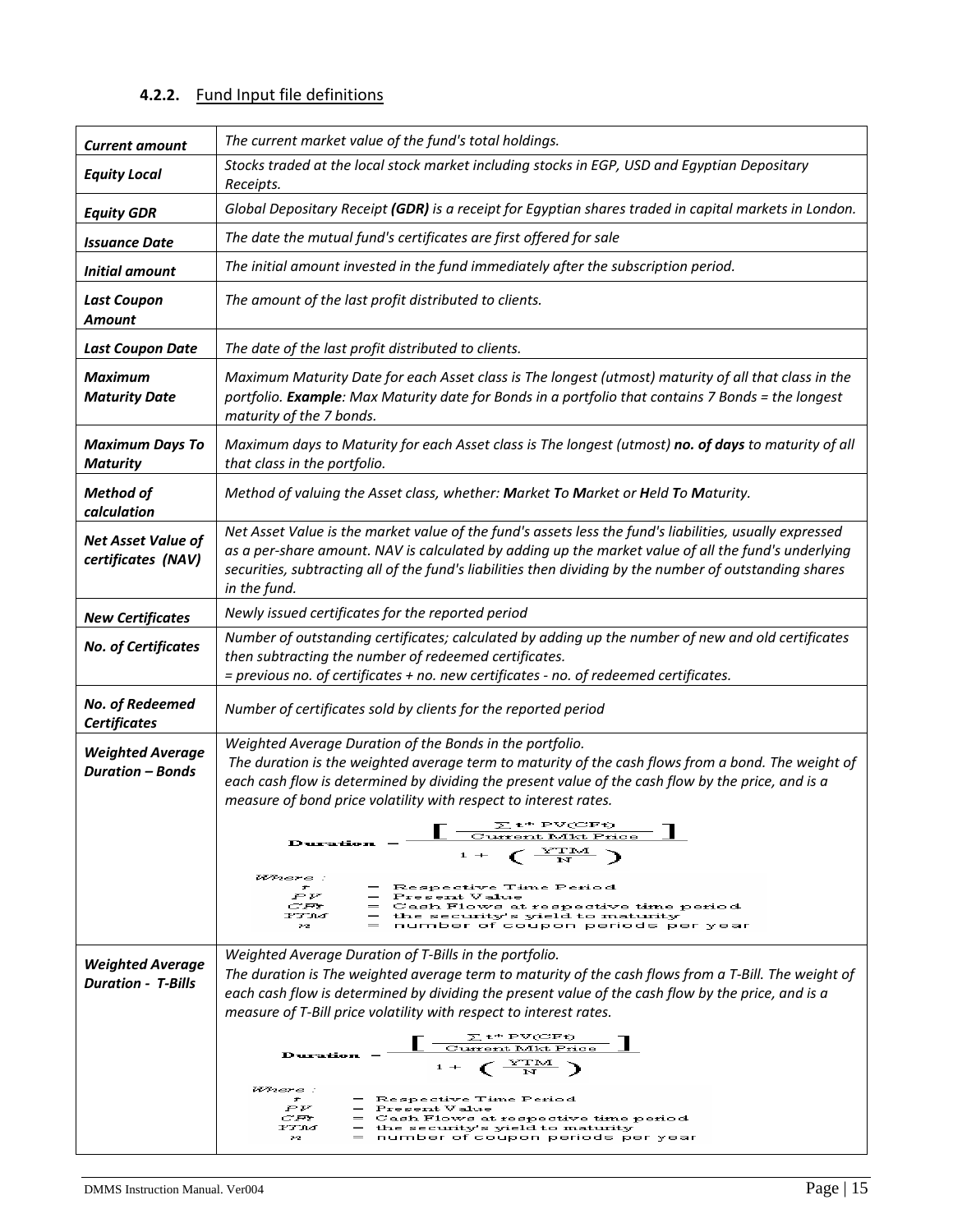| <b>Weighted Average</b><br><b>Duration -</b><br>Deposits/AC          | Weighted Average Duration of the bank deposits in the portfolio. Duration is the approximate<br>percentage change in value for 100 basis point change in rates.                                                                                                                                                                                                                                                                                                                                                                              |
|----------------------------------------------------------------------|----------------------------------------------------------------------------------------------------------------------------------------------------------------------------------------------------------------------------------------------------------------------------------------------------------------------------------------------------------------------------------------------------------------------------------------------------------------------------------------------------------------------------------------------|
| <b>Weighted Average</b><br><b>Duration - CDs</b>                     | Weighted Average Duration of the CDs in the portfolio. Duration is the approximate percentage<br>change in value for 100 basis point change in rates.                                                                                                                                                                                                                                                                                                                                                                                        |
| <b>Weighted Average</b><br><b>Duration - Repos</b>                   | Weighted Average number of days remaining till the termination of the agreement "maturity date"<br>on which the fund will return the borrowed cash and claim its collateral back from the counterparty.                                                                                                                                                                                                                                                                                                                                      |
| <b>Weighted Average</b><br><b>Duration - Reverse</b><br><b>Repos</b> | Weighted Average number of days remaining till the termination of the deals (maturity date) on<br>which the fund will return the received lent out cash from the counterparty and deliver the<br>counterparty's collateral.                                                                                                                                                                                                                                                                                                                  |
| <b>Weighted Average</b><br><b>Duration -Foreign</b><br>Assets        | Weighted Average Duration of the securities in the portfolio.<br>Duration is the weighted average term to maturity of the cash flows from a fixed income instrument.<br>The weight of each cash flow is determined by dividing the present value of the cash flow by the<br>price, and is a measure of fixed income instrument price volatility with respect to interest rates.<br>Please note in case of embedded optionality Effective duration will be required<br>$\left[\frac{\sum t^* \text{PV(CFt)}}{\text{Current Mk Price}}\right]$ |
|                                                                      | Duration<br>$1 + \left( \frac{YTM}{N} \right)$<br>Where :<br>= Respective Time Period<br>$\mathbf{r}$<br>₽₽<br>= Present Value<br>C'Fr<br>Cash Flows at respective time period<br>YTM<br>the security's yield to maturity<br>number of coupon periods per year<br>$\overline{1}$                                                                                                                                                                                                                                                             |
| <b>Weighted Average</b><br><b>Duration -Other</b>                    | Weighted Average Duration of the securities in the portfolio.<br>Duration is the weighted average term to maturity of the cash flows from a bond. The weight of each cash flow<br>is determined by dividing the present value of the cash flow by the price, and is a measure of bond price<br>volatility with respect to interest rates. please note in case of embedded optionality Effective duration will be<br>required                                                                                                                 |
| <b>Weighted Average</b><br><b>Maturity</b>                           | Of a specific asset class is the average maturity of all that class in the portfolio.                                                                                                                                                                                                                                                                                                                                                                                                                                                        |
| Yield %                                                              | A percentage that measures the cash returns to the security owner.                                                                                                                                                                                                                                                                                                                                                                                                                                                                           |
| Yield% - Bonds                                                       | The weighted average yield to maturity of all bonds in portfolio. The yield to maturity is the internal<br>rate of return assuming that bond is held until maturity and all coupons were paid.                                                                                                                                                                                                                                                                                                                                               |
| Yield% - T-Bills                                                     | The weighted average yield of all bills in the portfolio.                                                                                                                                                                                                                                                                                                                                                                                                                                                                                    |
| Yield% - CDs                                                         | The weighted average of interest rate return of all bank CDs in the portfolio.                                                                                                                                                                                                                                                                                                                                                                                                                                                               |
| Yield% - Repos                                                       | The fixed interest rate of the Repurchase agreement that the Fund already paid during the reporting<br>period for the counterparty of the transaction.                                                                                                                                                                                                                                                                                                                                                                                       |
| Yield% - Reverse<br><b>Repos</b>                                     | The fixed interest rate of the Repurchase agreement that the Fund already received during the<br>reporting period from the counterparty of the transaction.                                                                                                                                                                                                                                                                                                                                                                                  |
| Yield% - Foreign<br>Assets                                           | The weighted Average yield of all securities in the portfolio.                                                                                                                                                                                                                                                                                                                                                                                                                                                                               |
| Yield% - Other<br><b>Mutual funds</b>                                | The weighted average yields of all other securities in the portfolio.                                                                                                                                                                                                                                                                                                                                                                                                                                                                        |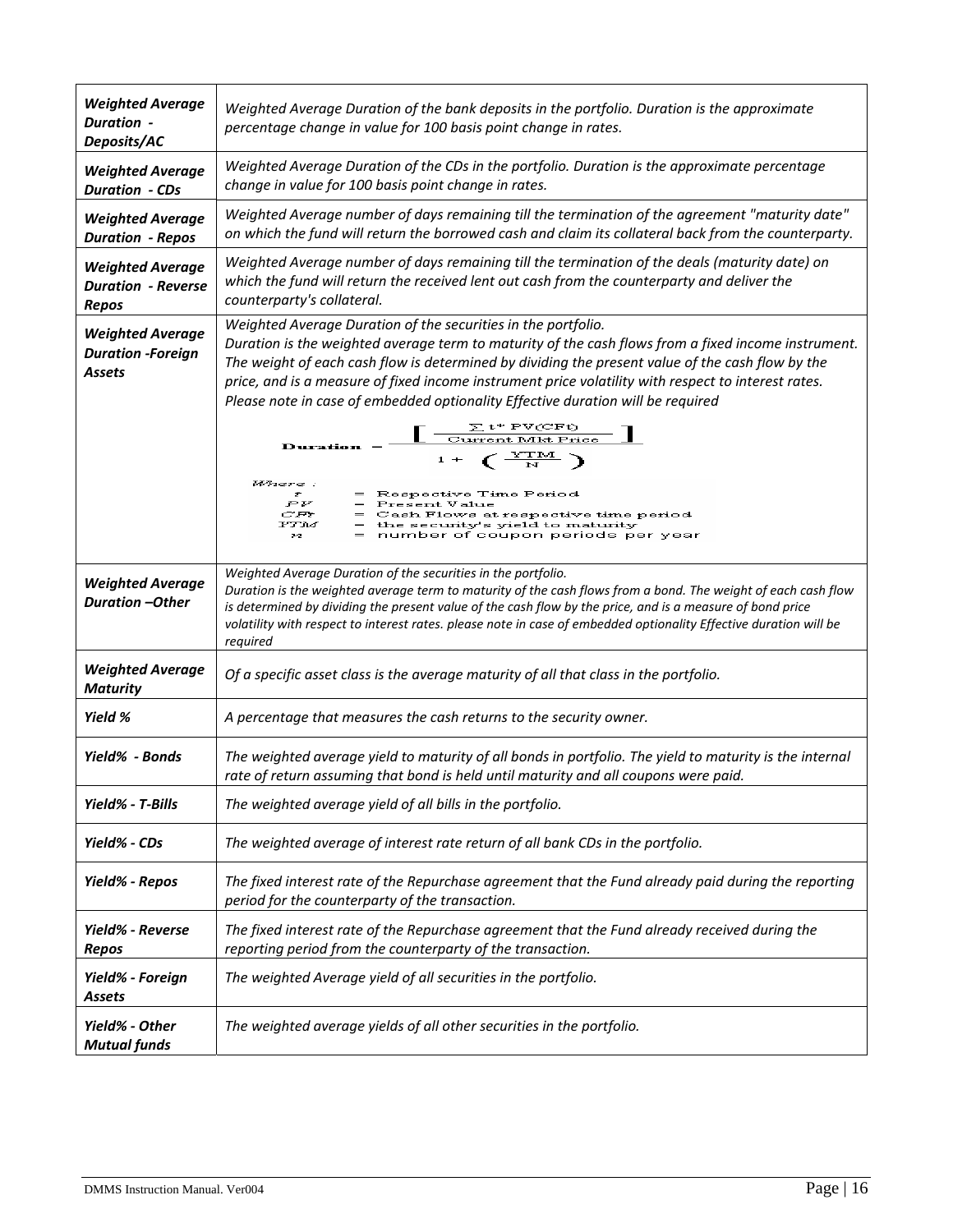# **4.2.3.** Interest Rates Input file definitions

| <b>Term</b>                             | <b>Definition</b>                                                                                                                                                                                                                          |
|-----------------------------------------|--------------------------------------------------------------------------------------------------------------------------------------------------------------------------------------------------------------------------------------------|
| Loans                                   | All Loans Values in the loan sheet reflect only the Performing Loans. Non performing to be<br>excluded                                                                                                                                     |
| <b>Maturities</b>                       | N.B. Maturities in both new and outstanding Deposits/Loans should be classified each month<br>according to their maturities upon the deal NOT according to the days left to maturity.<br>➤<br>$\leq 1$ Week : > 1 day<br>$\epsilon$ =7days |
|                                         | ➤<br>$\leq$ 2 Weeks : > 7 days<br>$\epsilon = 14$ days                                                                                                                                                                                     |
|                                         | ➤<br>$\epsilon$ = 3 Weeks: > 14days<br>$\epsilon = 21$ days                                                                                                                                                                                |
|                                         | ➤<br>$\leq 1$ Month: > 21days<br>$\epsilon = 31$ days                                                                                                                                                                                      |
|                                         | ➤<br>$\epsilon$ = 2 Months: > 31 days<br>$<=60 days$                                                                                                                                                                                       |
|                                         | ➤<br>$\epsilon$ = 3 Months: > 60days<br>$\epsilon = 91$ days                                                                                                                                                                               |
|                                         | $\epsilon$ = 6 Months: > 91 days<br>≻<br>$\epsilon = 182$ days                                                                                                                                                                             |
|                                         | $\epsilon$ = 1 Year: > 182days<br>➤<br>$\epsilon$ = 364 days                                                                                                                                                                               |
|                                         | ➤<br>$> 1$ Year: $> 364$ days                                                                                                                                                                                                              |
| Min. Rate:                              | The least deal rate in the New deals for the respective maturity and <b>must</b> be calculated on<br>simple basis not compound basis.                                                                                                      |
| Max. Rate:                              | The highest deal rate in the new deals for the respective maturity and must be calculated on<br>simple basis not compound basis.                                                                                                           |
| New<br>Deposits / Loans:                | New deals done by the bank during the month. All Renewed deposits and loans must be<br>treated as new deals.                                                                                                                               |
|                                         | N.B. Rates applied on staff deposits and loans must be listed in the outstanding deposits/loans<br>and must not be included in the New deposits/loans.                                                                                     |
| <b>Outstanding</b>                      | Reflects the balances of those loans / Deposits at end of the month.                                                                                                                                                                       |
| Loans / Deposits:                       | N.B. Rates applied on staff deposits and loans must be listed in the outstanding deposits/loans<br>and must not be included in the New deposits/loans.                                                                                     |
|                                         | * Balances of Outstanding deposits reported must be equal to the balances reported to the Banking Supervision Sector<br>in CBE.                                                                                                            |
| <b>Outstanding</b><br>weighted average: | All rates listed in the OUTSTANDING deposits/loans are simple rates weighted by their amounts<br>as follows:                                                                                                                               |
|                                         | The weighted avg. rate<br>for a specific maturity $=$ Total interest calculated for all amounts $x$ 100<br><b>Total amounts</b><br>= <u>(amount1 x its rate + amount2 x its rate+ </u> ) x100<br><b>Total amounts</b>                      |